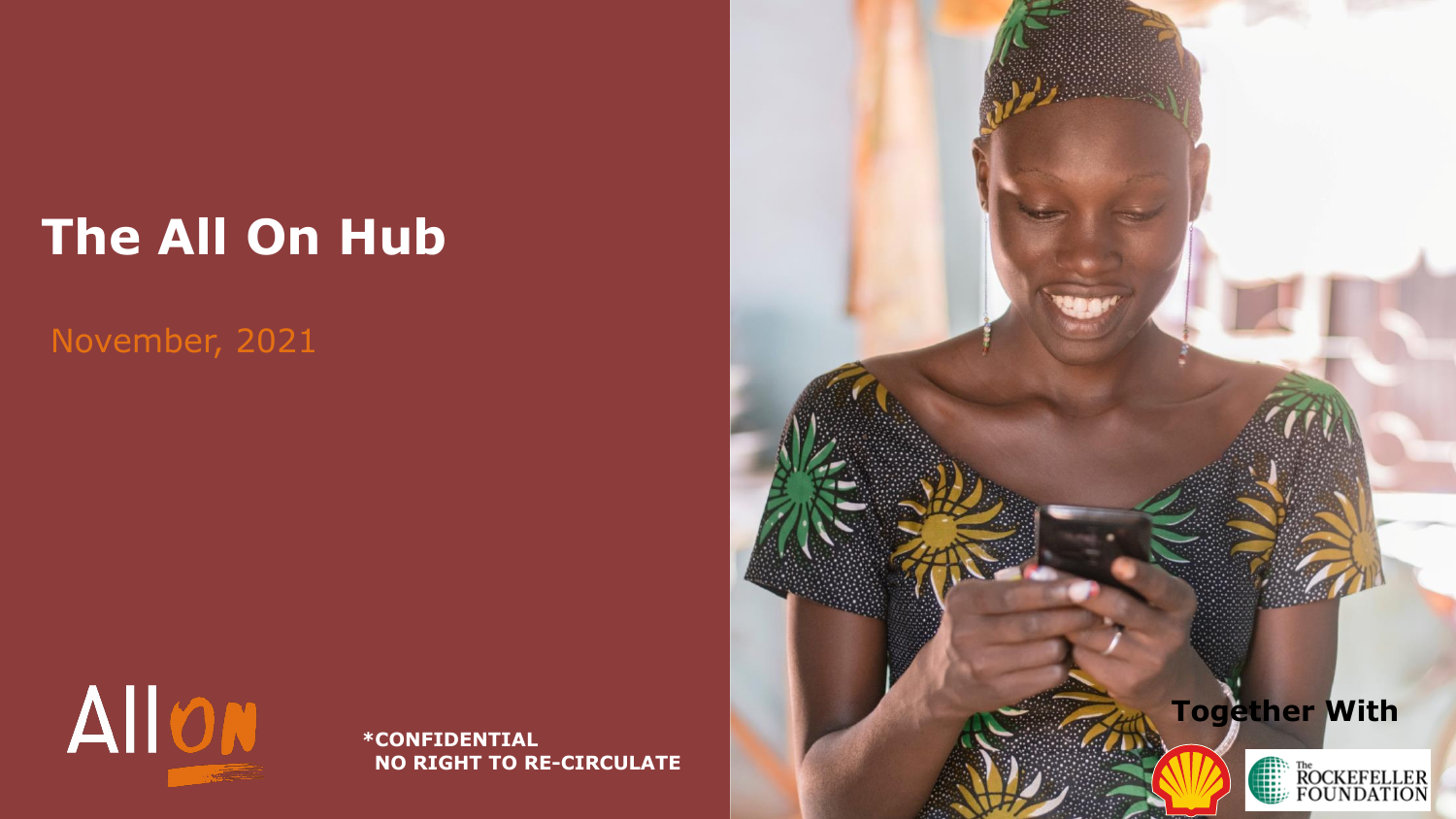**All On has a dynamic approach that combines investment, incubation, All ON and market development activities with strategic partners to deliver on its mission**

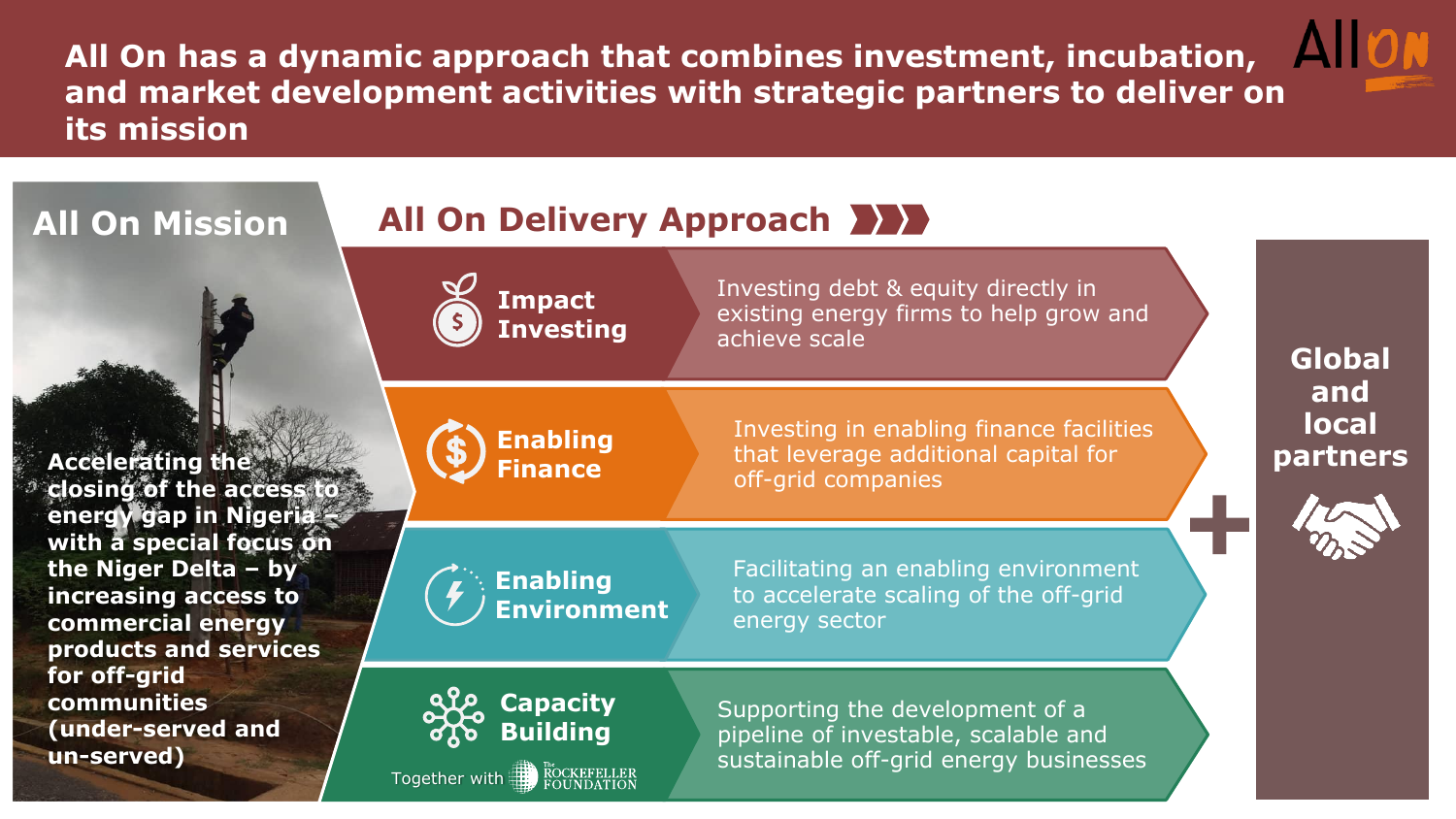**The HUB, sponsored by The Rockefeller Foundation, is focused on the needs of the entrepreneurs and businesses that are the key to success, building on what ALL ON is providing** 

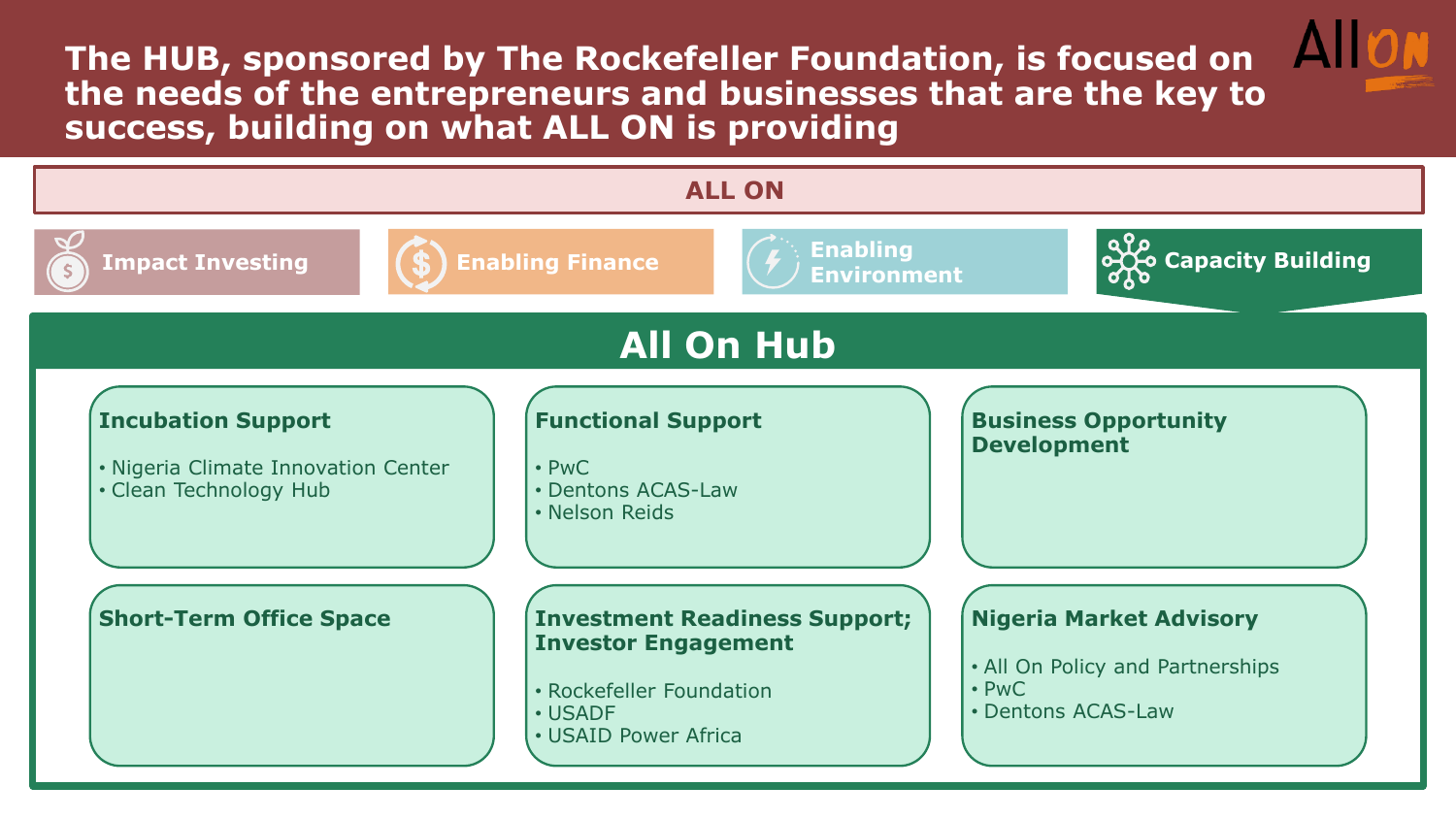**The ALL ON HUB support structure is such that ventures can progress through the business stages, and hopefully outgrow the support of the HUB**



## **Who & what we support**

- Solar home systems
- Mini-grids
- Power as a service
- Cold storage
- Waste to energy
- Value chain localization
- Energy optimization
- Productive use application
- Indigenous founders
- Women
- Job creation
- Other clean energy technologies